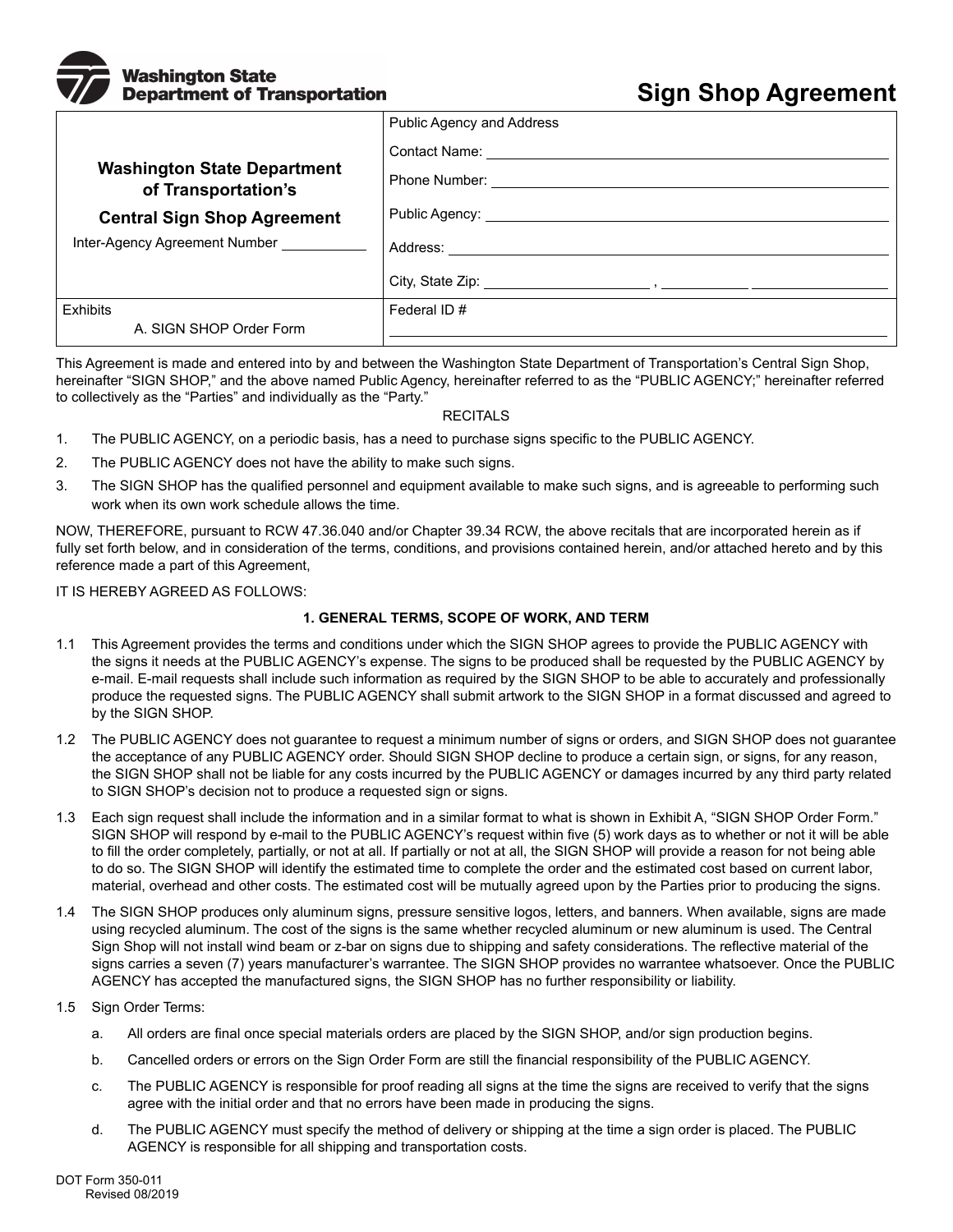- e. PUBLIC AGENCIES which pay to have their signs shipped to them have five (5) business days from date of delivery to notify the SIGN SHOP of any production errors. Return of completed signs after that time will not be authorized or accepted.
- f. The PUBLIC AGENCY may pick up completed signs at the SIGN SHOP located at the WSDOT South Central Region complex located at 2809 Rudkin Road, Union Gap, WA 98903. Once the signs have been accepted and leave the SIGN SHOP premises, the signs may not be returned.
- g. The SIGN SHOP will not be responsible for signs that are installed which contain errors.
- 1.6 Before submitting a sign order, the PUBLIC AGENCY certifies that it has met all other bidding and/or other purchasing rules and regulations that apply to it.
- 1.7 Agreement Term: This Agreement shall remain in effect for five (5) years from the date of execution, at which time this Agreement shall automatically terminate, unless extended by written amendment according to the conditions in Section 3, Amendment, below.

### **2. BILLING AND PAYMENT**

- 2.1 The PUBLIC AGENCY agrees to reimburse SIGN SHOP for actual direct and related indirect costs to the signs as requested by the PUBLIC AGENCY at the then current SIGN SHOP cost rates. Upon completion of the work, SIGN SHOP shall submit a detailed invoice, identifying the signs produced and the total amount due. The SIGN SHOP will charge one (1) hour minimum for images that have to be produced by them.
- 2.2 If, for any reason, the SIGN SHOP should determine that it is the best interest of the SIGN SHOP to require the PUBLIC AGENCY to provide the SIGN SHOP with an advance payment, the PUBLIC AGENCY agrees to make the advanced payment prior to the SIGN SHOP producing the signs.
- 2.3 The SIGN SHOP may submit invoices at any time, but not more frequently than once per month. SIGN SHOP shall send appropriately documented invoices for signs completed to the following address:

| Public Agency:    |  |
|-------------------|--|
| Attention:        |  |
| Address:          |  |
| City, State, Zip: |  |

2.4 The PUBLIC AGENCY agrees to reimburse SIGN SHOP within thirty (30) calendar days from receipt of an adequately documented invoice. The PUBLIC AGENCY shall remit all payments to the following address:

Washington State Department of Transportation South Central Region Central Sign Shop 2809 Rudkin Road Union Gap, WA 98903

#### **3. AMENDMENT**

3.1 The Parties may mutually amend this Agreement at any time. The amendments shall not be binding unless they are made in writing and signed by personnel authorized to bind each Party, prior to performing any of the work that would be covered by the amendment.

#### **4. TERMINATION**

4.1 Either Party may terminate this Agreement upon thirty (30) calendar days prior written notice to the other Party. Upon termination by either party, the PUBLIC AGENCY shall be liable for the work performed or costs incurred in accordance with the terms of this Agreement prior to the effective date of termination, as well as all non cancelable obligations.

#### **5. LEGAL RELATIONS**

5.1 SIGN SHOP's relation to the PUBLIC AGENCY shall be at all times as an independent contractor. Further, SIGN SHOP shall perform the work as provided under this Agreement solely for the benefit of the PUBLIC AGENCY and not for any third party.

#### **6. DISPUTE RESOLUTION**

6.1 In the event that a dispute arises under this Agreement, it shall be resolved as follows: SIGN SHOP and the PUBLIC AGENCY shall each appoint a member to a disputes board. These two members shall select a third board member not affiliated with either Party. The three-member board shall conduct a dispute resolution hearing that shall be informal and unrecorded. An attempt at such dispute resolution in compliance with aforesaid process shall be a prerequisite to the filing of any litigation concerning the dispute. Each Party shall be responsible for its own costs and fees and agree to equally share in the cost of the third disputes board member.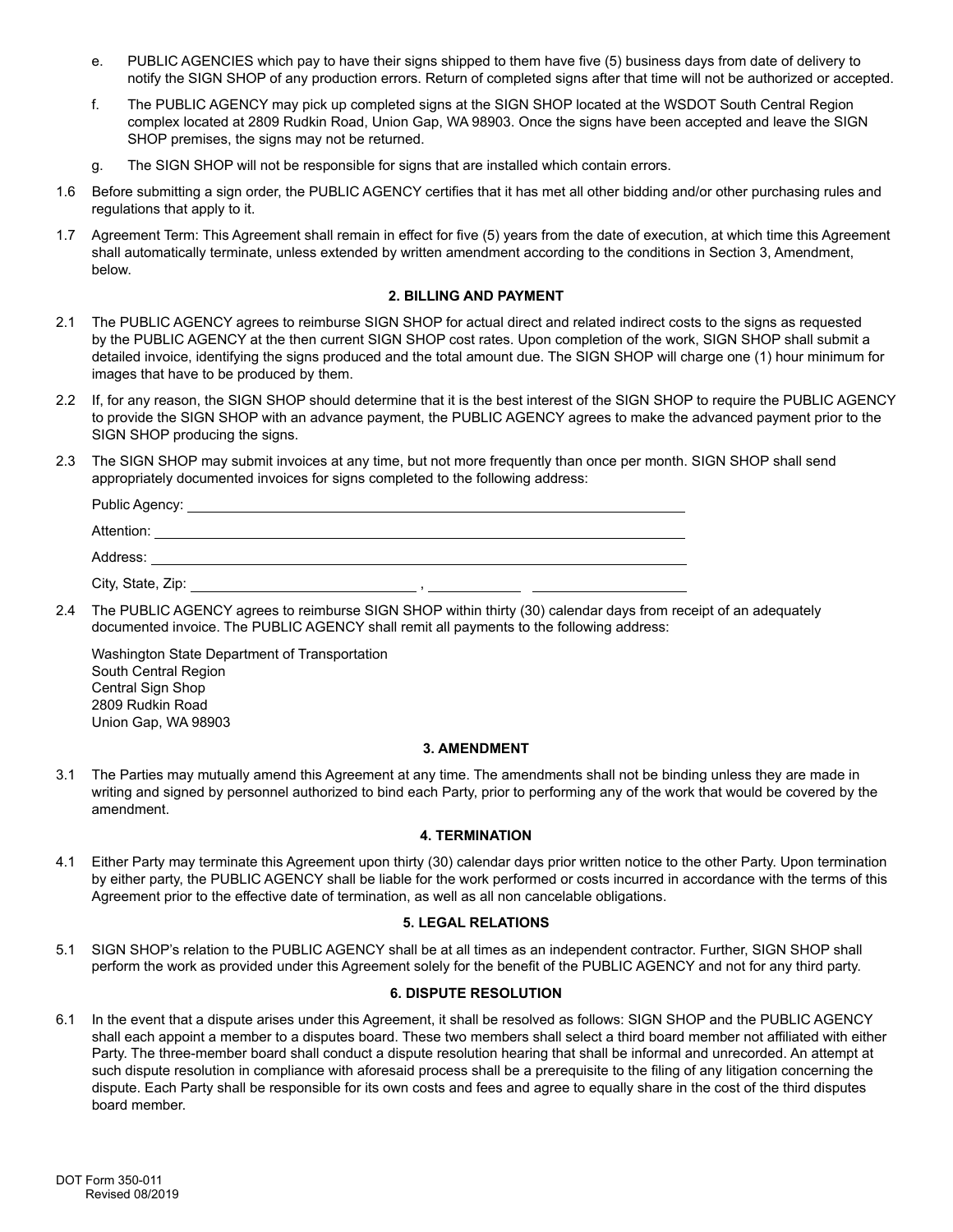#### **7. INDEMNIFICATION**

- 7.1 The PUBLIC AGENCY shall protect and hold harmless the SIGN SHOP, its officers, officials, employees, and/or agents from and against all suits, actions, or claims for damages (both to persons and/or property) arising from this Agreement . Further, PUBLIC AGENCY specifically assumes potential liability for actions brought by PUBLIC AGENCY's own employees or agents against the SIGN SHOP.
- 7.2 The provisions of this section shall survive the termination of this Agreement.

#### **8. VENUE AND ATTORNEYS FEES**

8.1 In the event that either Party deems it necessary to institute legal action or proceedings to enforce any right or obligation under this Agreement, the Parties agree that any action or proceeding shall be brought in a court of competent jurisdiction situated in Thurston County, Washington. Further, the Parties agree that each shall be solely responsible for payment of its own attorneys fees, witness fees, and other costs.

#### **9. SEVERABILITY**

9.1 If any terms or provisions of this Agreement are determined to be invalid, such invalid term or provision shall not affect or impair the remainder of the Agreement, but such remainder shall remain in full force and effect to the same extent as though the invalid term or provisions were not contained in the Agreement.

IN WITNESS WHEREOF, the Parties have executed this Agreement No. \_\_\_\_\_\_\_\_\_\_\_\_\_ as of the date signed last by the Parties below.

| <b>REQUESTING ENTITY</b> | <b>WASHINGTON STATE</b><br>DEPARTMENT OF TRANSPORTATION |
|--------------------------|---------------------------------------------------------|
|                          |                                                         |
| Printed:                 | Printed:                                                |
| Title:                   |                                                         |
| Date:                    | Date:                                                   |